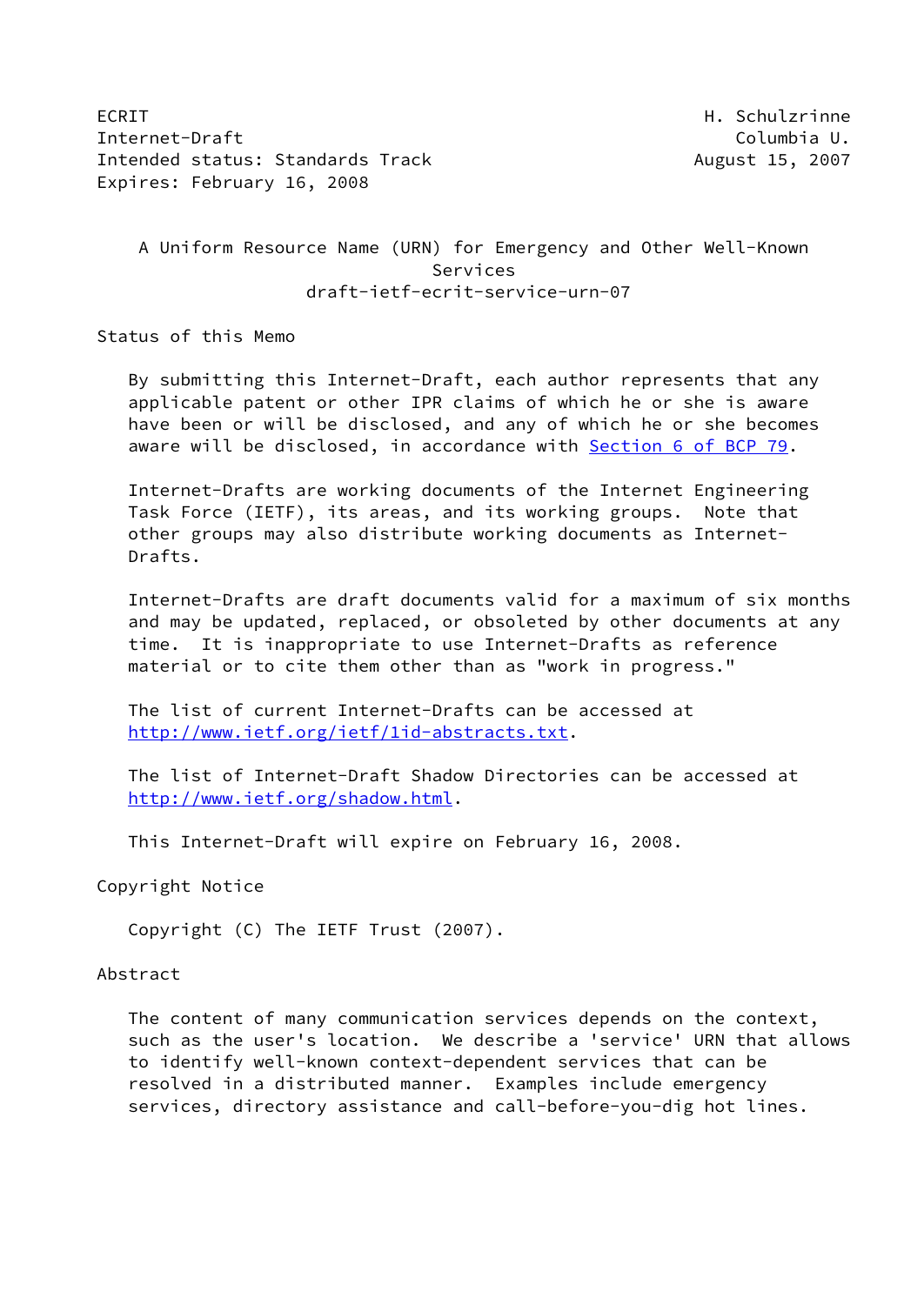Internet-Draft Service URN August 2007

# Table of Contents

| 2.                                                                             |  |
|--------------------------------------------------------------------------------|--|
| Registration Template $\ldots \ldots \ldots \ldots \ldots \ldots \ldots$<br>3. |  |
| 4.                                                                             |  |
| $4.1$ . New Service-Identifying Labels 7                                       |  |
| 4.2. Sub-Services for the 'sos' Service 8                                      |  |
| 4.3. Sub-Services for the 'counseling' Service $9$                             |  |
| 4.4. Initial IANA Registration 9                                               |  |
| $\underline{5}$ . Internationalization Considerations 10                       |  |
| Security Considerations 10<br>6.                                               |  |
| 7.                                                                             |  |
| 7.1. Normative References 11                                                   |  |
| 7.2. Informative References 11                                                 |  |
| Appendix A. Alternative Approaches Considered 12                               |  |
| Appendix B. Acknowledgments 13                                                 |  |
|                                                                                |  |
| Intellectual Property and Copyright Statements 15                              |  |
|                                                                                |  |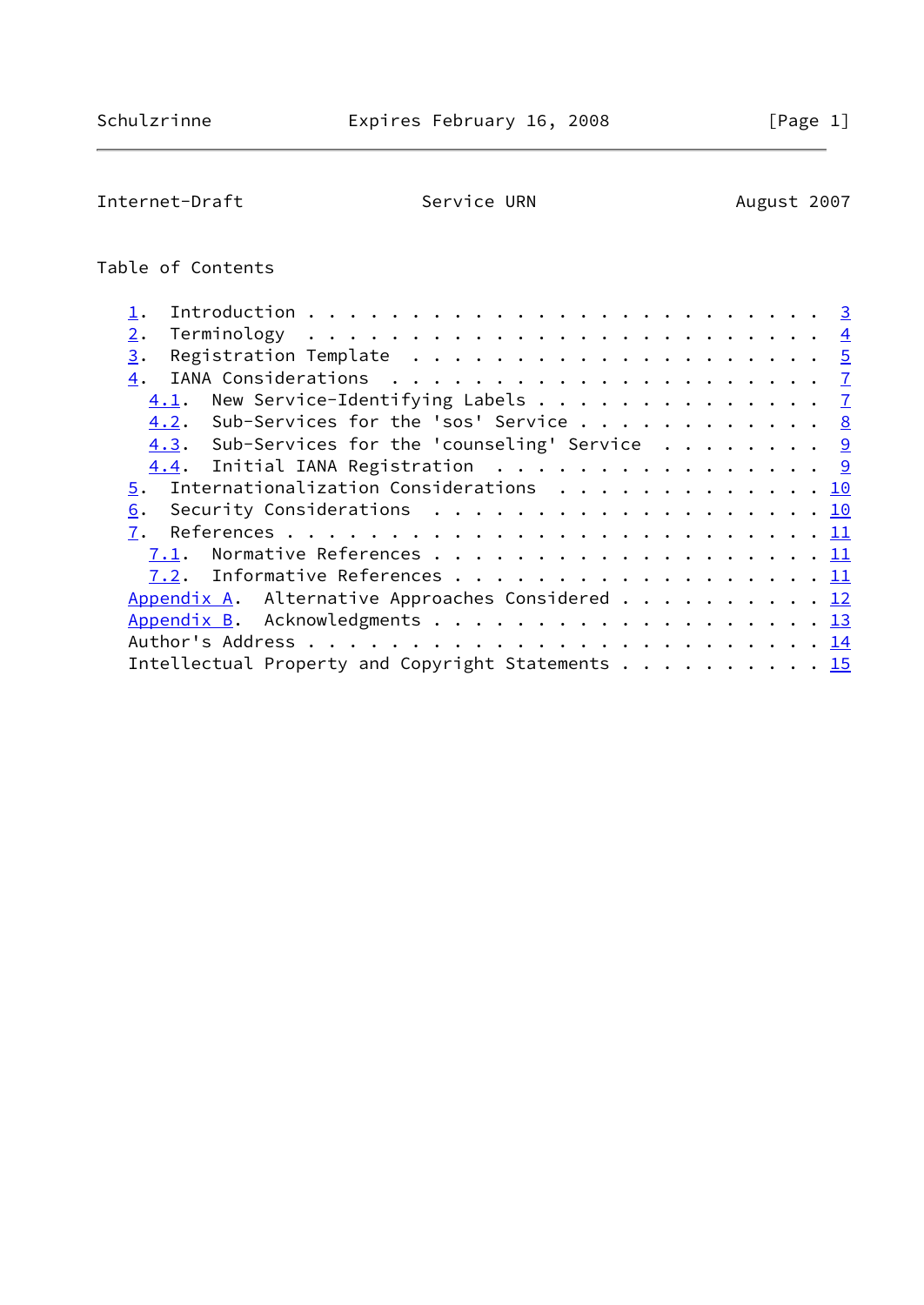Schulzrinne Expires February 16, 2008 [Page 2]

<span id="page-2-1"></span>Internet-Draft **Service URN** August 2007

## <span id="page-2-0"></span>[1](#page-2-0). Introduction

 In existing telecommunications systems, there are many well-known communication and information services that are offered by loosely coordinated entities across a large geographic region, with well known identifiers. Some of the services are operated by governments or regulated monopolies, others by competing commercial enterprises. Examples include emergency services (reached by dialing 9-1-1 in North America, 1-1-2 in Europe), community services and volunteer opportunities (2-1-1 in some regions of the United States), telephone directory and repair services (4-1-1 and 6-1-1 in the United States and Canada), government information services (3-1-1 in some cities in the United States), lawyer referral services (1-800-LAWYER), car roadside assistance (automobile clubs) and pizza delivery services. Unfortunately, almost all of them are limited in scope to a single country or possibly a group of countries, such as those belonging to the North American Numbering Plan or the European Union. The same identifiers are often used for other purposes outside that region, making accessing such services difficult when users travel or use devices produced outside their home country.

 These services are characterized by long-term stability of user visible identifiers, decentralized administration of the underlying service and a well-defined resolution or mapping mechanism. For example, there is no national coordination or call center for "9-1-1" in the United States; rather, various local government organizations cooperate to provide this service, based on jurisdictions. We use the terms resolution and mapping interchangeably.

 In this document, we propose a URN namespace that, together with resolution protocols beyond the scope of this document, allows us to define such global, well-known services, while distributing the actual implementation across a large number of service-providing entities. There are many ways to divide provision of such services, such as dividing responsibility by geographic region or by the service provider a user chooses. In addition, users can choose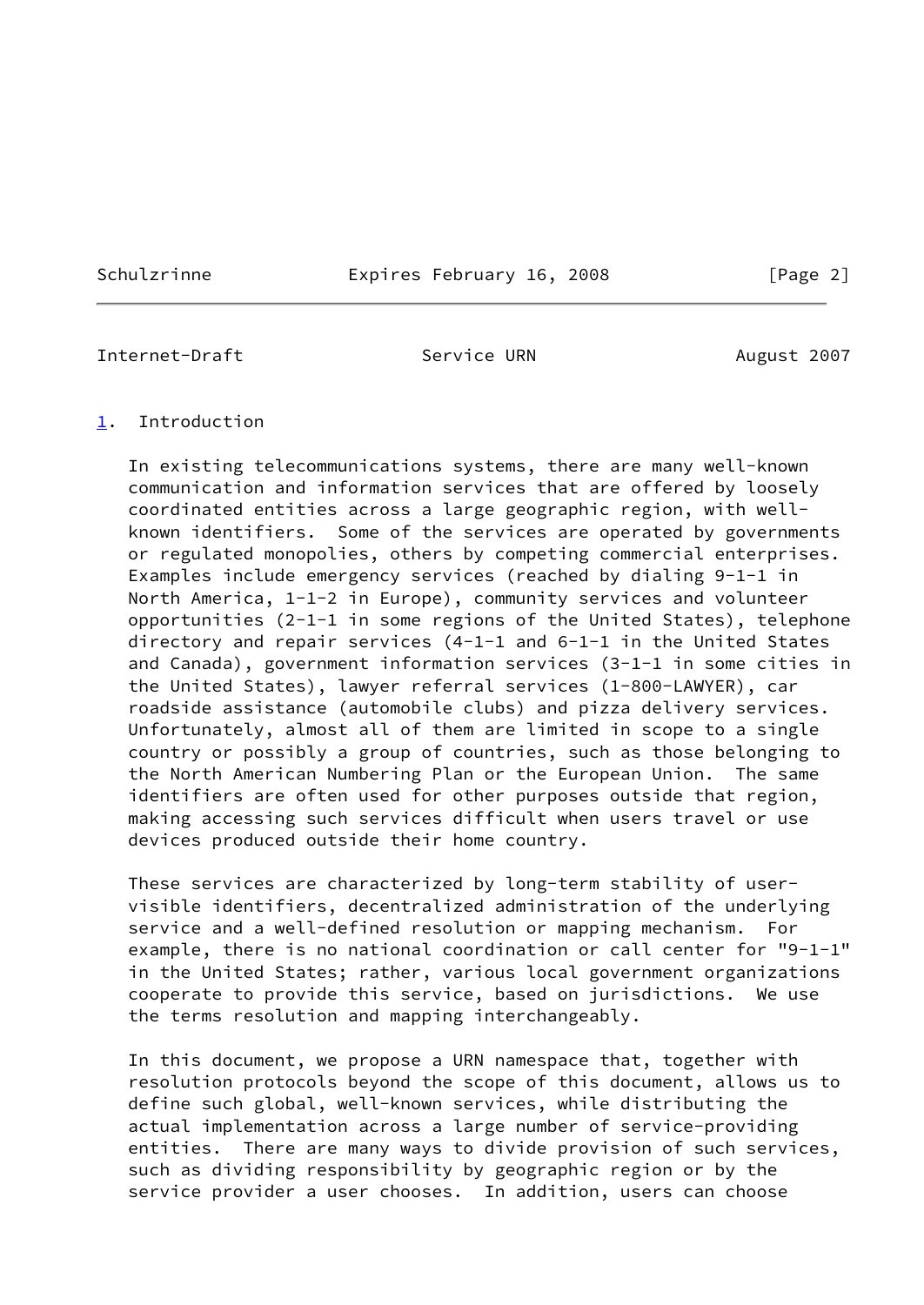different mapping service providers that in turn manage how geographic locations are mapped to service providers.

 Availability of such service identifiers allows end systems to convey information about the desired service to other network entities. For example, an IP phone could have a special set of short cuts, address book entries or buttons that invoke emergency services. When such a service identifier is put into the outgoing Session Initiation Protocol (SIP)  $[4]$  $[4]$  message, it allows SIP proxies to unambiguously take actions, as it would not be practical to configure them with dial strings and emergency numbers used throughout the world. Hence, such service identifiers make it possible to delegate routing

| Schulzrinne | Expires February 16, 2008 | [Page 3] |
|-------------|---------------------------|----------|
|             |                           |          |

<span id="page-3-0"></span>Internet-Draft Service URN August 2007

 decisions to third parties and to mark certain requests as having special characteristics while preventing these characteristics from being accidentally invoked.

 This URN identifies services independent of the particular protocol that is used to request or deliver the service. The URN may appear in protocols that allow general URIs, such as the SIP  $[4]$  $[4]$  request URIs, web pages or mapping protocols.

 The service URN is a protocol element and generally not expected to be visible to humans. For example, it is expected that callers will still dial the emergency number '9-1-1' in the United States to reach emergency services. In some other cases, speed dial buttons might identify the service, as is common practice on hotel phones today. (Speed dial buttons for summoning emergency help are considered inappropriate by most emergency services professionals, at least for mobile devices, as they are too prone to being triggered accidentally.)

 The translation of service dial strings or service numbers to service URNs in the end host is beyond the scope of this document. These translations likely depend on the location of the caller and may be many-to-one, i.e., several service numbers may map to one service URN. For example, a phone for a traveler could recognize the emergency service number for both the traveler's home location and the traveler's visited location, mapping both to the same universal service URN, urn:service:sos.

Since service URNs are not routable, a SIP proxy or user agent has to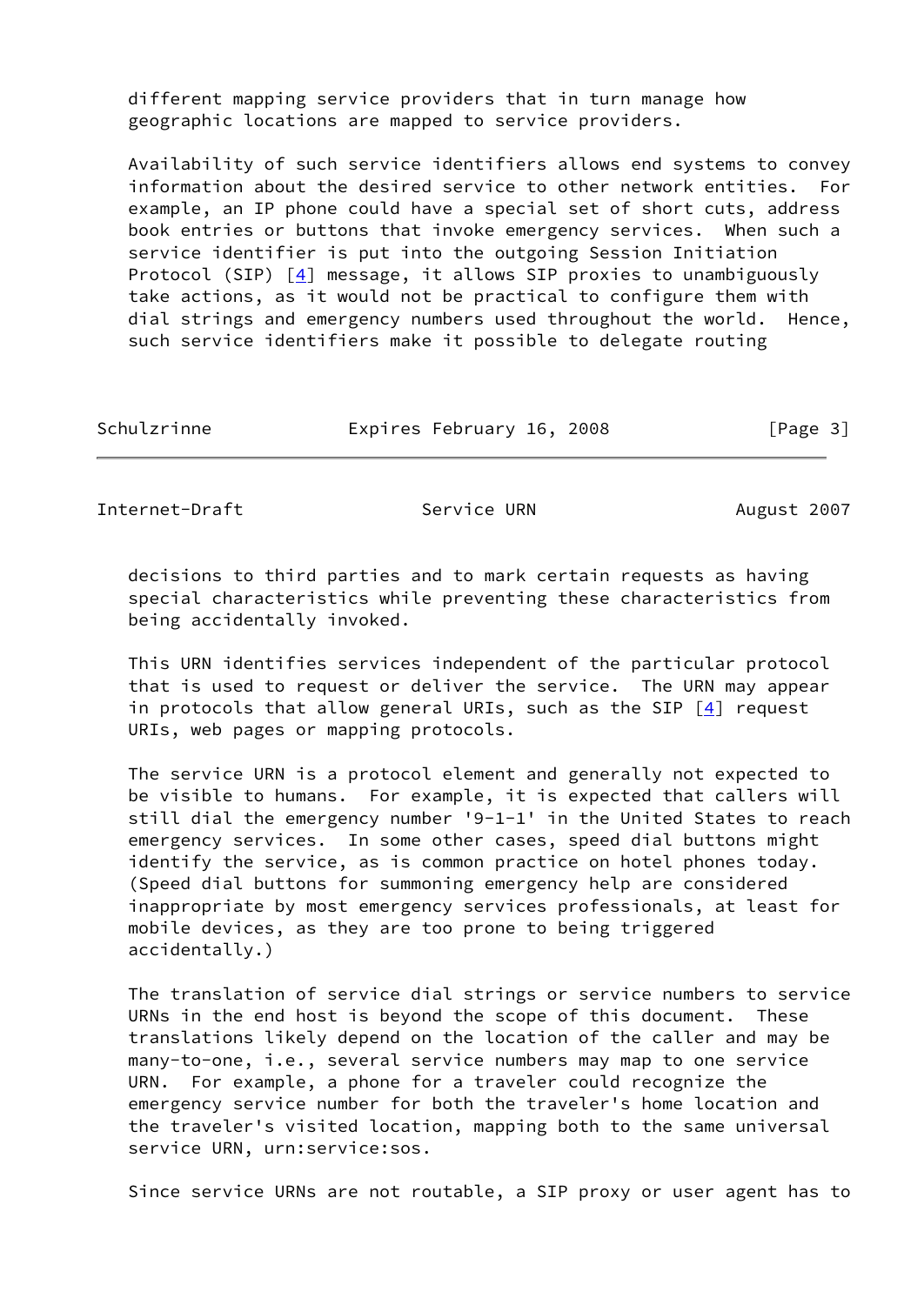translate the service URN into a routable URI for a location appropriate service provider, such as a SIP URL. LoST  $[18]$  $[18]$  is expected to be used as a resolution system for mapping service URNs to URLs based on geographic location. In the future, there may be several such protocols, possibly different ones for different services.

 Services are described by top-level service type, and may contain a hierarchy of sub-services further describing the service, as outlined in [Section 3.](#page-4-1)

We discuss alternative approaches for creating service identifiers, and why they are unsatisfactory, in [Appendix A.](#page-13-0)

<span id="page-4-0"></span>[2](#page-4-0). Terminology

 In this document, the key words "MUST", "MUST NOT", "REQUIRED", "SHALL", "SHALL NOT", "SHOULD", "SHOULD NOT", "RECOMMENDED", "MAY",

| Schulzrinne | Expires February 16, 2008 | [Page 4] |
|-------------|---------------------------|----------|
|             |                           |          |

<span id="page-4-2"></span>Internet-Draft Service URN August 2007

and "OPTIONAL" are to be interpreted as described in [RFC 2119](https://datatracker.ietf.org/doc/pdf/rfc2119)  $[2]$  $[2]$ .

Terminology specific to emergency services is defined in  $[20]$ .

<span id="page-4-1"></span>[3](#page-4-1). Registration Template

 Below, we include the registration template for the URN scheme according to  $RFC$  3406  $[13]$  $[13]$ . Namespace ID: service Registration Information: Registration version: 1; registration date: 2006-04-02

- Declared registrant of the namespace: Registering organization: IETF Designated contact: Henning Schulzrinne Designated contact email: hgs@cs.columbia.edu
- Declaration of syntactic structure: The URN consists of a hierarchical service identifier, with a sequence of labels separated by periods. The left-most label is the most significant one and is called 'top-level service', while names to the right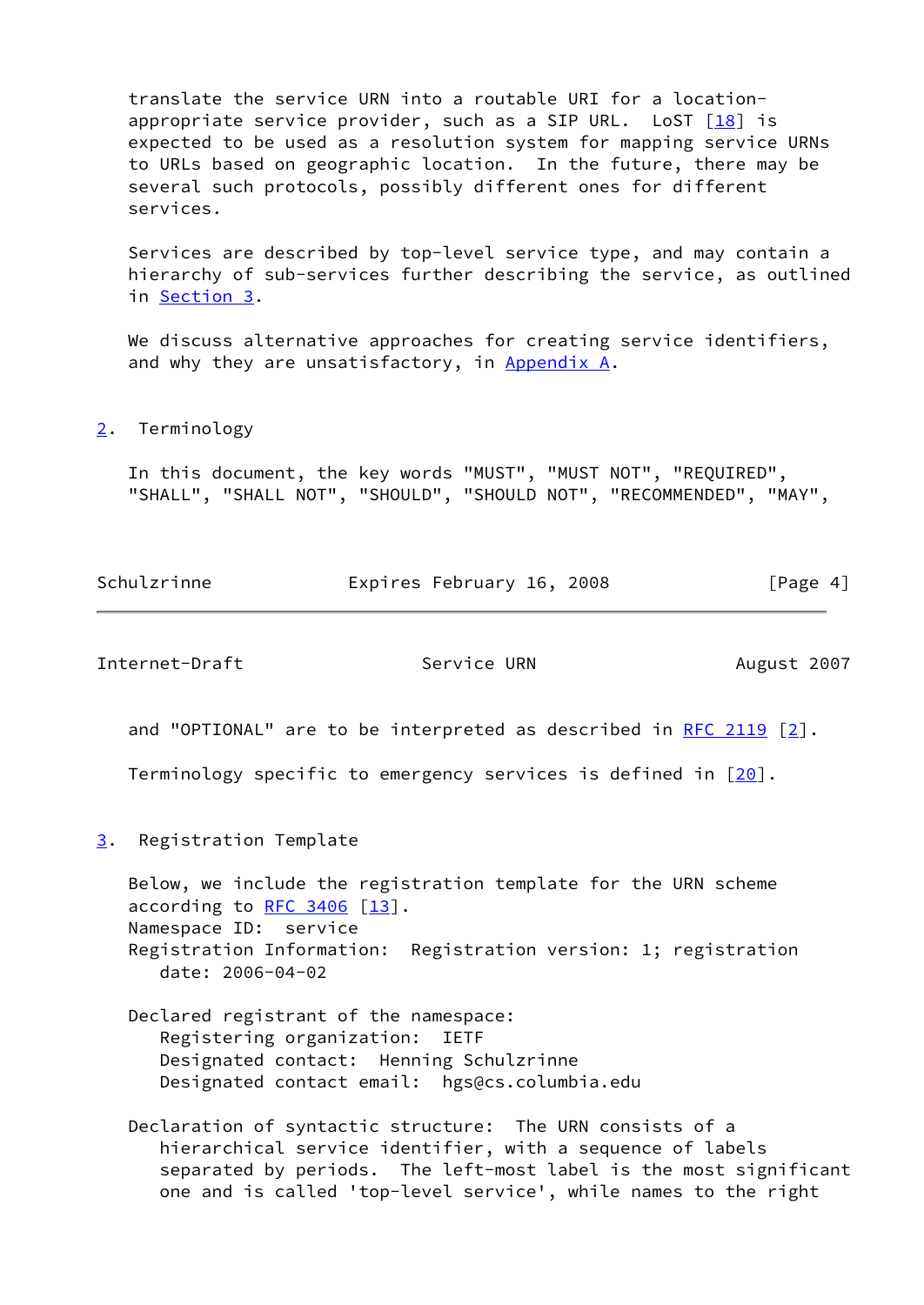are called 'sub-services'. The set of allowable characters is the same as that for domain names  $[1]$  and a subset of the labels allowed in [[5\]](#page-11-7). Labels are case-insensitive and MUST be specified in all lower-case. For any given service URN, service-identifiers can be removed right-to-left and the resulting URN is still valid, referring a more generic service. In other words, if a service 'x.y.z' exists, the URNs 'x' and 'x.y' are also valid service URNs. The ABNF [[6\]](#page-11-8) is shown below.

| $=$ top-level $*(".$ " sub-service)<br>service<br>top-level<br>sub-service<br>$=$ let-dig $[ *let-dig-hyp let-dig ]$<br>$=$ let-dig / "-"<br>let-dig-hyp<br>let-dig<br>= ALPHA / DIGIT<br><b>ALPHA</b><br>$=$ %x41-5A / %x61-7A<br>; $A-Z / a-z$<br><b>DIGIT</b> | service-URN | = "URN:service:" service                 |
|------------------------------------------------------------------------------------------------------------------------------------------------------------------------------------------------------------------------------------------------------------------|-------------|------------------------------------------|
|                                                                                                                                                                                                                                                                  |             |                                          |
|                                                                                                                                                                                                                                                                  |             | $=$ let-dig $[ *25let-dig-hyp let-dig ]$ |
|                                                                                                                                                                                                                                                                  |             |                                          |
|                                                                                                                                                                                                                                                                  |             |                                          |
|                                                                                                                                                                                                                                                                  |             |                                          |
|                                                                                                                                                                                                                                                                  |             |                                          |
|                                                                                                                                                                                                                                                                  |             | $=$ %x30-39; 0-9                         |

Relevant ancillary documentation: None

 Community considerations: The service URN is believed to be relevant to a large cross-section of Internet users, including both technical and non-technical users, on a variety of devices, but particularly for mobile and nomadic users. The service URN will allow Internet users needing services to identify the service by

| Schulzrinne | Expires February 16, 2008 | [Page 5] |
|-------------|---------------------------|----------|
|-------------|---------------------------|----------|

Internet-Draft Service URN August 2007

 kind, without having to determine manually who provides the particular service in the user's current context, e.g., at the user's current location. For example, travelers will be able to use their mobile devices to request emergency services without having to know the emergency dial string of the visited country. The assignment of identifiers is described in the IANA Considerations ([Section 4\)](#page-7-0). The service URN does not prescribe a particular resolution mechanism, but it is assumed that a number of different entities could operate and offer such mechanisms.

 Namespace considerations: There do not appear to be other URN namespaces that serve the same need of uniquely identifying widely-available communication and information services. Unlike most other currently registered URN namespaces, the service URN does not identify documents and protocol objects (e.g.,  $[10]$  $[10]$ ,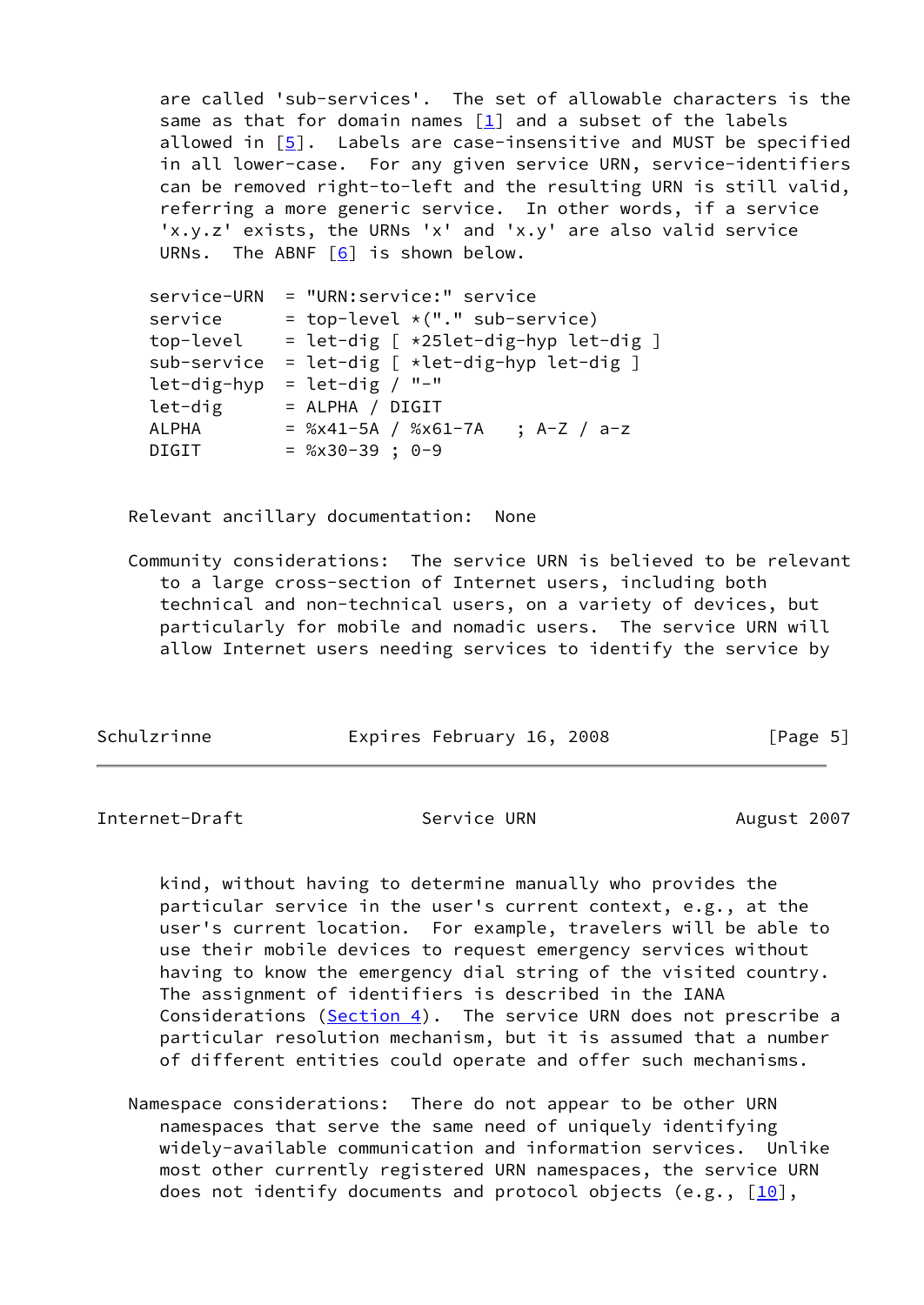$[11]$  $[11]$ ,  $[16]$ ,  $[17]$  $[17]$ ), types of telecommunications equipment  $[15]$ , people or organizations  $[9]$  $[9]$ . tel URIs  $[14]$  identify telephone numbers, but numbers commonly identifying services, such as 911 or 112, are specific to a particular region or country.

- Identifier uniqueness considerations: A service URN identifies a logical service, specified in the service registration (see IANA Considerations  $(Section 4)$  $(Section 4)$ ). Resolution of the URN, if successful, will return a particular instance of the service, and this instance may be different even for two users making the same request in the same place at the same time; the logical service identified by the URN, however, is persistent and unique. Service URNs MUST be unique for each unique service; this is guaranteed through the registration of each service within this namespace, described in [Section 4](#page-7-0).
- Identifier persistence considerations: The 'service' URN for the same service is expected to be persistent, although there naturally cannot be a guarantee that a particular service will continue to be available globally or at all times.
- Process of identifier assignment: The process of identifier assignment is described in the IANA Considerations ([Section 4\)](#page-7-0).
- Process for identifier resolution: There is no single global resolution service for 'service' URNs. However, each top-level service can provide a set of mapping protocols to be used with 'service' URNs of that service.

Schulzrinne **Expires February 16, 2008** [Page 6]

<span id="page-6-0"></span>Internet-Draft Service URN August 2007

 Rules for Lexical Equivalence: 'service' identifiers are compared according to case-insensitive string equality.

 Conformance with URN Syntax: The BNF in the 'Declaration of syntactic structure' above constrains the syntax for this URN scheme.

Validation mechanism: Validation determines whether a given string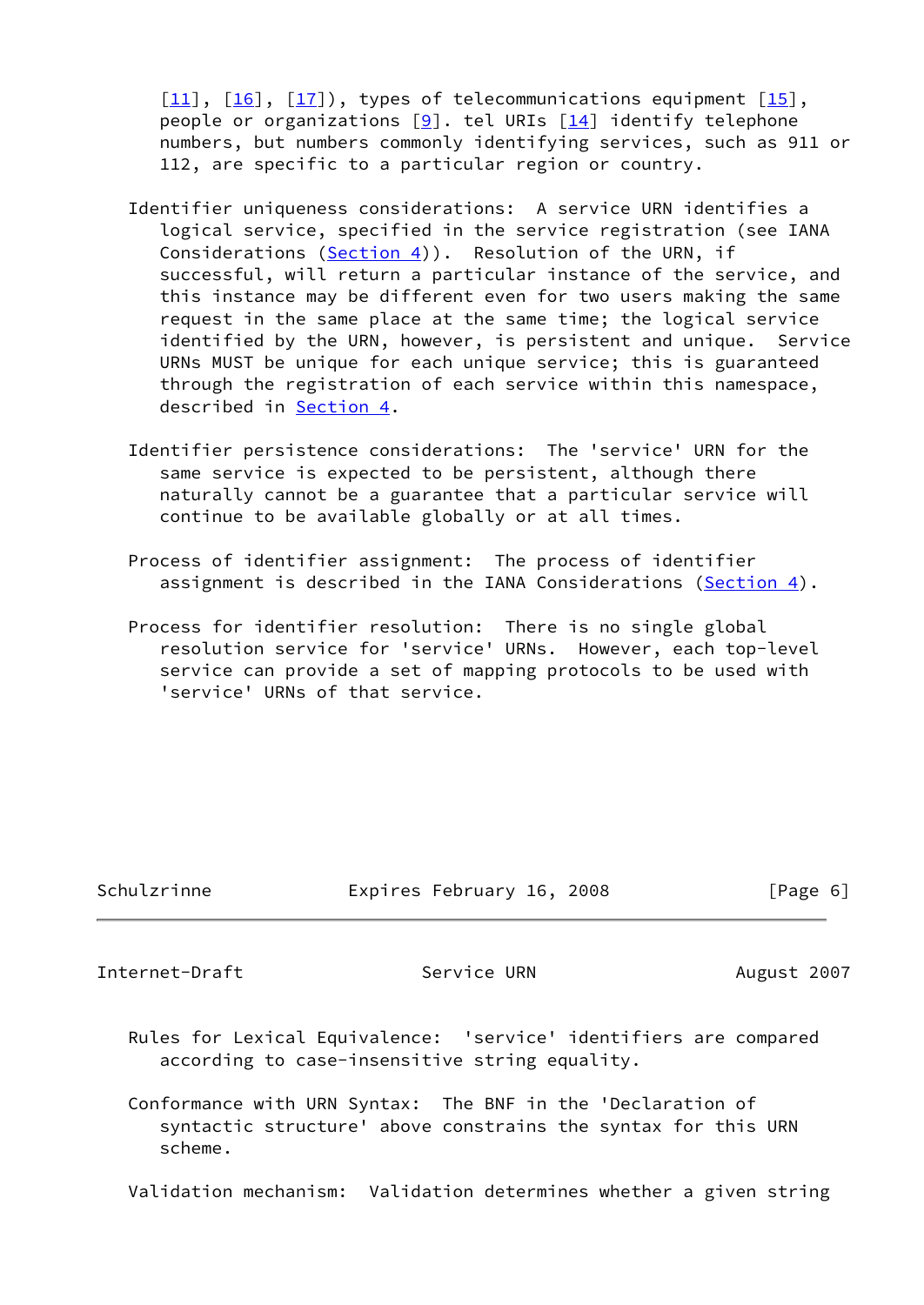is currently a validly-assigned URN [\[13](#page-12-3)]. Due to the distributed nature of the mapping mechanism and since not all services are available everywhere and not all mapping servers may be configured with all current service registrations, validation in this sense is not possible. Also, the discovery mechanism for the mapping mechanism may not be configured with all current top-level services.

Scope: The scope for this URN is public and global.

## <span id="page-7-0"></span>[4](#page-7-0). IANA Considerations

 This section registers a new URN scheme with the registration template provided in [Section 3](#page-4-1).

 Below, [Section 4.1](#page-7-1) details how to register new service-identifying labels. Descriptions of sub-services for the first two services to be registered, sos and counseling, are given in [Section 4.2](#page-8-0) and [Section 4.3](#page-9-0), respectively. Finally, [Section 4.4](#page-9-2) contains the initial registration table.

<span id="page-7-1"></span>[4.1](#page-7-1). New Service-Identifying Labels

 Services and sub-services are identified by labels managed by IANA, according to the processes outlined in  $[3]$  $[3]$  in a new registry called "Service URN Labels". Thus, creating a new service requires IANA action. The policy for adding top-level service labels is 'Standards Action'. (This document defines the top-level service 'sos' and 'counseling'.) The policy for assigning labels to sub-services may differ for each top-level service designation and MUST be defined by the document describing the top-level service.

Entries in the registration table have the following format

 Service Reference Description ------------------------------------------------------------------- foo RFCxyz Brief description of the 'foo' top-level service foo.bar RFCabc Description of the 'foo.bar' service

| Schulzrinne | Expires February 16, 2008 | [Page 7] |
|-------------|---------------------------|----------|
|             |                           |          |

<span id="page-7-2"></span>Internet-Draft **Service URN** August 2007

To allow use within the constraints of S-NAPTR  $[5]$  $[5]$ , all top-level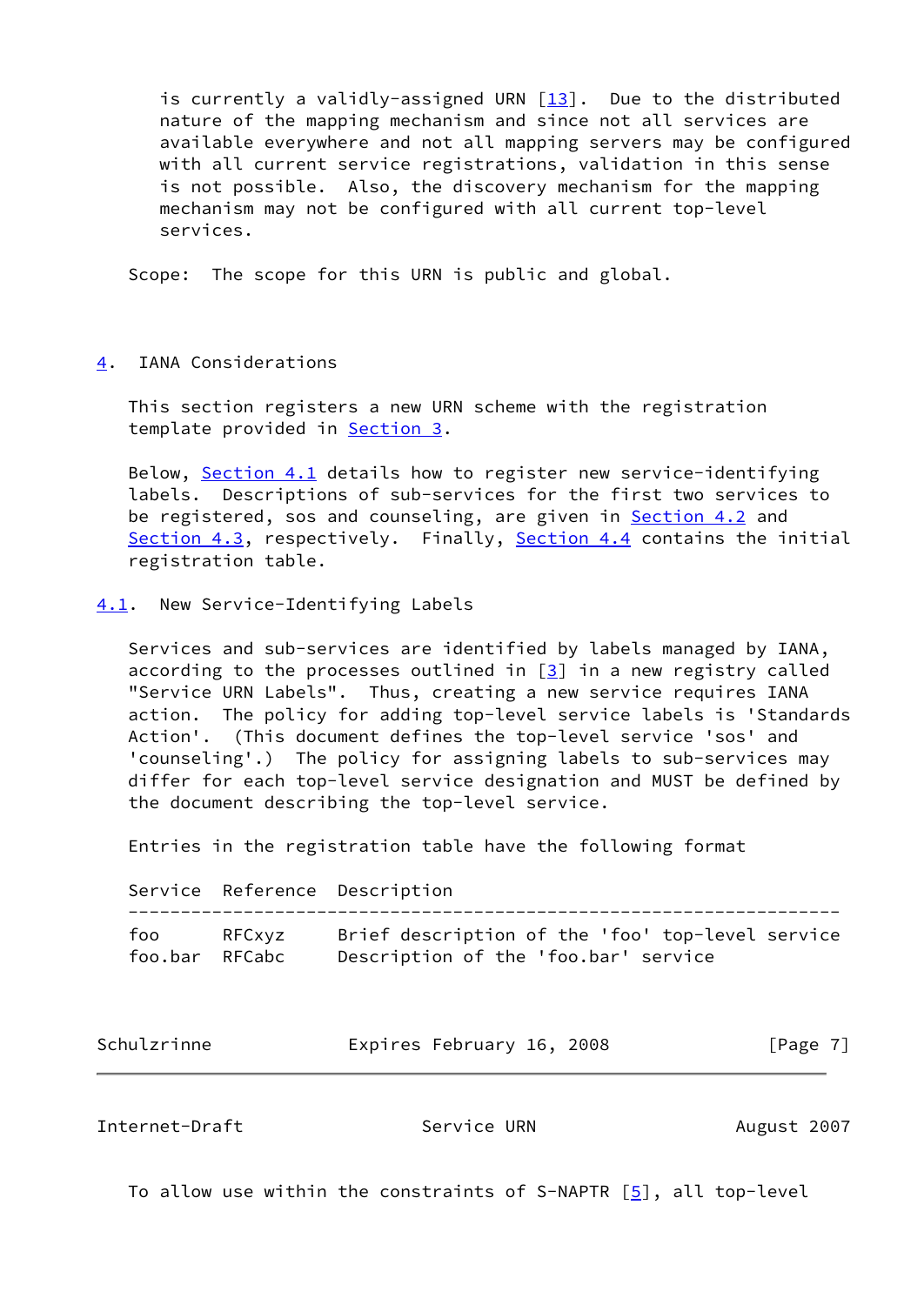service names MUST NOT exceed 27 characters.

<span id="page-8-0"></span>[4.2](#page-8-0). Sub-Services for the 'sos' Service

 This section defines the first service registration within the IANA registry defined in **Section 4.1**, using the top-level service label 'sos'.

 The 'sos' service type describes emergency services requiring an immediate response, typically offered by various branches of the government or other public institutions. Additional sub-services can be added after expert review and must be of general public interest and have a similar emergency nature. The expert is designated by the ECRIT working group, its successor, or, in their absence, the IESG. The expert review should only approve emergency services that are offered widely and in different countries, with approximately the same caller expectation in terms of services rendered. The 'sos' service is not meant to invoke general government, public information, counseling or social services.

 urn:service:sos The generic 'sos' service reaches a public safety answering point (PSAP) which in turn dispatches aid appropriate to the emergency. It encompasses all of the services listed below.

- urn:service:sos.ambulance This service identifier reaches an ambulance service that provides emergency medical assistance and transportation.
- urn:service:sos.animal-control Animal control is defined as control of dogs, cats, and domesticated or undomesticated animals.
- urn:service:sos.fire The 'fire' service identifier summons the fire service, also known as the fire brigade or fire department.
- urn:service:sos.gas The 'gas' service allows the reporting of natural gas (and other flammable gas) leaks or other natural gas emergencies.
- urn:service:sos.marine The 'marine' service refers to maritime search and rescue services such as those offered by the coast guard, lifeboat or surf lifesavers.
- urn:service:sos.mountain The 'mountain' service refers to mountain rescue services, i.e., search and rescue activities that occur in a mountainous environment, although the term is sometimes also used to apply to search and rescue in other wilderness environments.
- urn:service:sos.physician The 'physician' emergency service connects the caller to a physician referral service.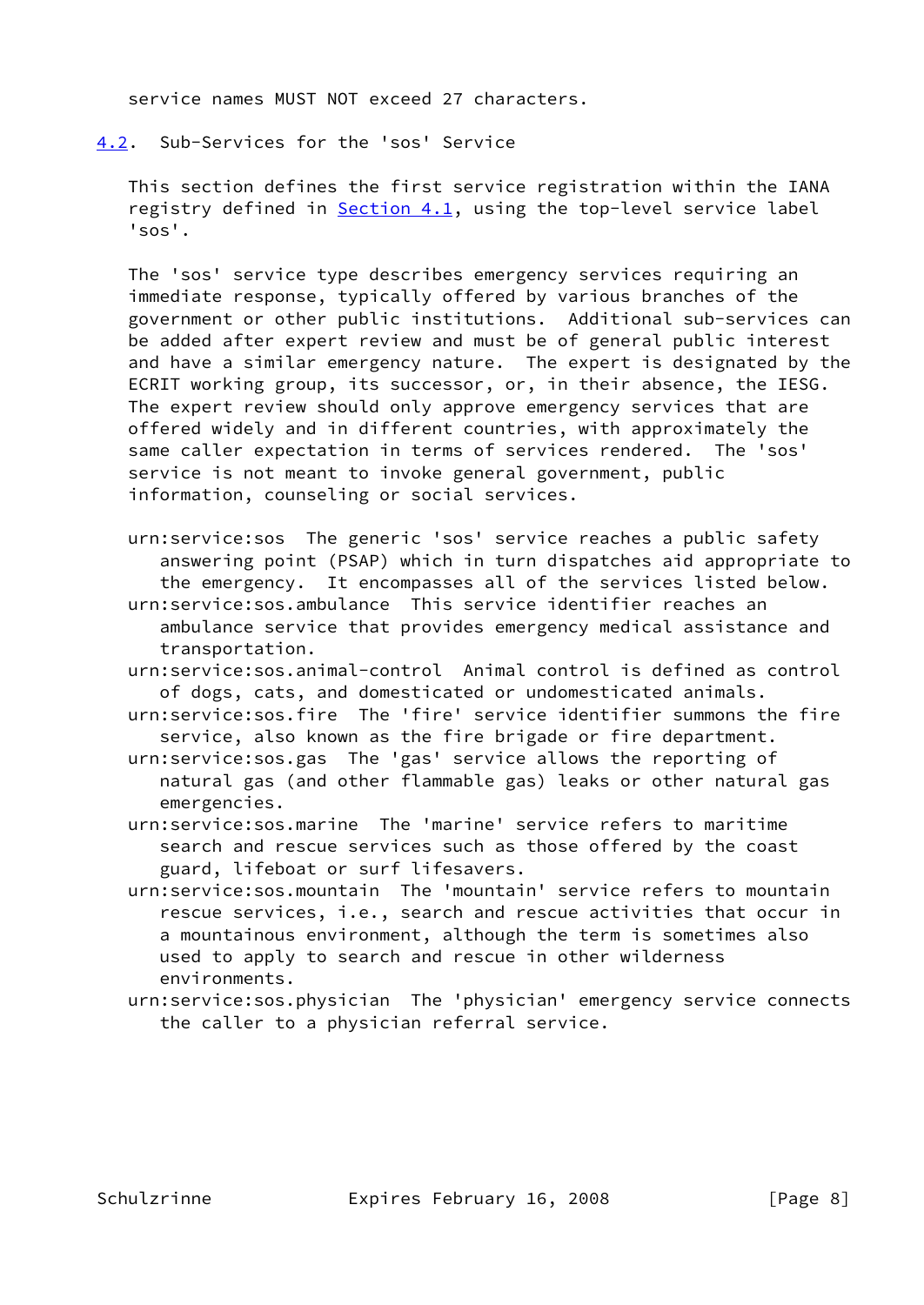<span id="page-9-1"></span> urn:service:sos.poison The 'poison' service refers to special information centers set up to inform citizens about how to respond to potential poisoning. These poison control centers maintain a database of poisons and appropriate emergency treatment. urn:service:sos.police The 'police' service refers to the police department or other law enforcement authorities.

<span id="page-9-0"></span>[4.3](#page-9-0). Sub-Services for the 'counseling' Service

 The 'counseling' service type describes services where callers can receive advice and support, often anonymous, but not requiring an emergency response. (Naturally, such services may transfer callers to an emergency service or summon such services if the situation warrants.) Additional sub-services can be added after expert review and should be of general public interest. The expert is chosen in the same manner as describe for the 'sos' service. The expert review should take into account whether these services are offered widely and in different countries, with approximately the same caller expectation in terms of services rendered.

 urn:service:counseling The generic 'counseling' service reaches a call center that transfers the caller based on his or her specific needs.

- urn:service:counseling.children The 'children' service refers to counseling and support services that are specifically tailored to the needs of children. Such services may, for example, provide advice to run-aways or victims of child abuse.
- urn:service:counseling.mental-health The 'mental-health' service refers to the "diagnostic, treatment, and preventive care that helps improve how persons with mental illness feel both physically and emotionally as well as how they interact with other persons." (U.S. Department of Health and Human Services)
- urn:service:counseling.suicide The 'suicide' service refers to the suicide prevention hotline.

## <span id="page-9-2"></span>[4.4](#page-9-2). Initial IANA Registration

 The following table contains the initial IANA registration for emergency and counseling services.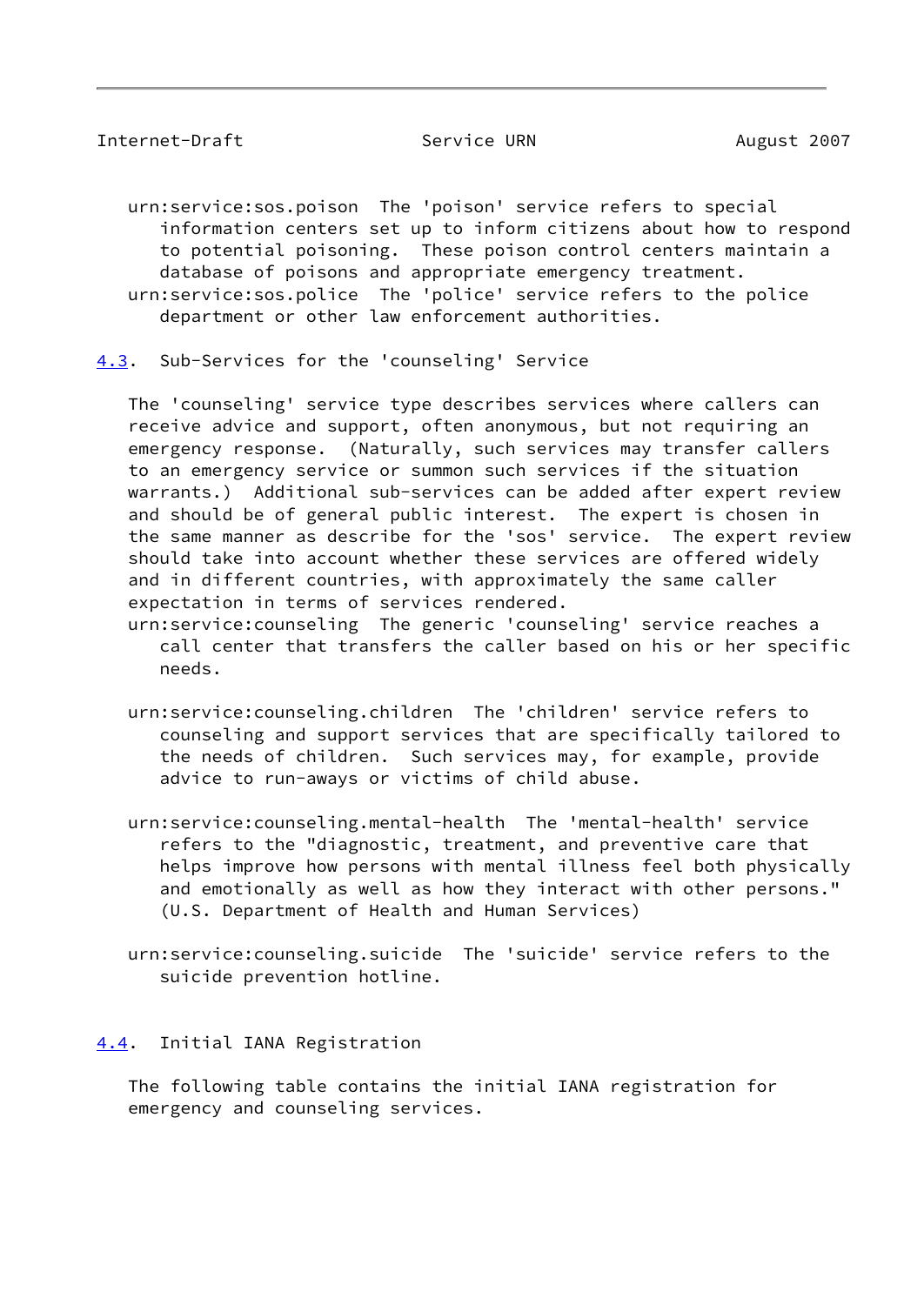<span id="page-10-1"></span>Internet-Draft Service URN August 2007

| Service                  |         | Reference Description         |
|--------------------------|---------|-------------------------------|
| counseling               | RFC XYZ | Counseling services           |
| counseling.children      | RFC XYZ | Counseling for children       |
| counseling.mental-health | RFC XYZ | Mental health counseling      |
| counseling.suicide       | RFC XYZ | Suicide prevention hotline    |
| <b>SOS</b>               | RFC XYZ | Emergency services            |
| sos.animal-control       | RFC XYZ | Animal control                |
| sos.fire                 | RFC XYZ | Fire service                  |
| sos.gas                  | RFC XYZ | Gas leaks and gas emergencies |
| sos.marine               | RFC XYZ | Maritime search and rescue    |
| sos.mountain             | RFC XYZ | Mountain rescue               |
| sos.physician            | RFC XYZ | Physician referral service    |
| sos.poison               | RFC XYZ | Poison control center         |
| sos.police               | RFC XYZ | Police, law enforcement       |

 [[NOTE TO RFC-EDITOR: Please replace above 'RFC XYZ' reference with the RFC number of this document and remove this note.]]

<span id="page-10-0"></span>[5](#page-10-0). Internationalization Considerations

The service labels are protocol elements  $\lceil \frac{12}{12} \rceil$  and not normally seen by users. Thus, the character set for these elements is restricted, as described in [Section 3](#page-4-1).

<span id="page-10-2"></span>[6](#page-10-2). Security Considerations

 As an identifier, the service URN does not appear to raise any particular security issues. The services described by the URN are meant to be well-known, even if the particular service instance is access-controlled, so privacy considerations do not apply to the URN. There are likely no specific privacy issues when including a service URN on a web page, for example. On the other hand, ferrying the URN in a signaling protocol can give attackers information on the kind of service desired by the caller. For example, this makes it easier for the attacker to automatically find all calls for emergency services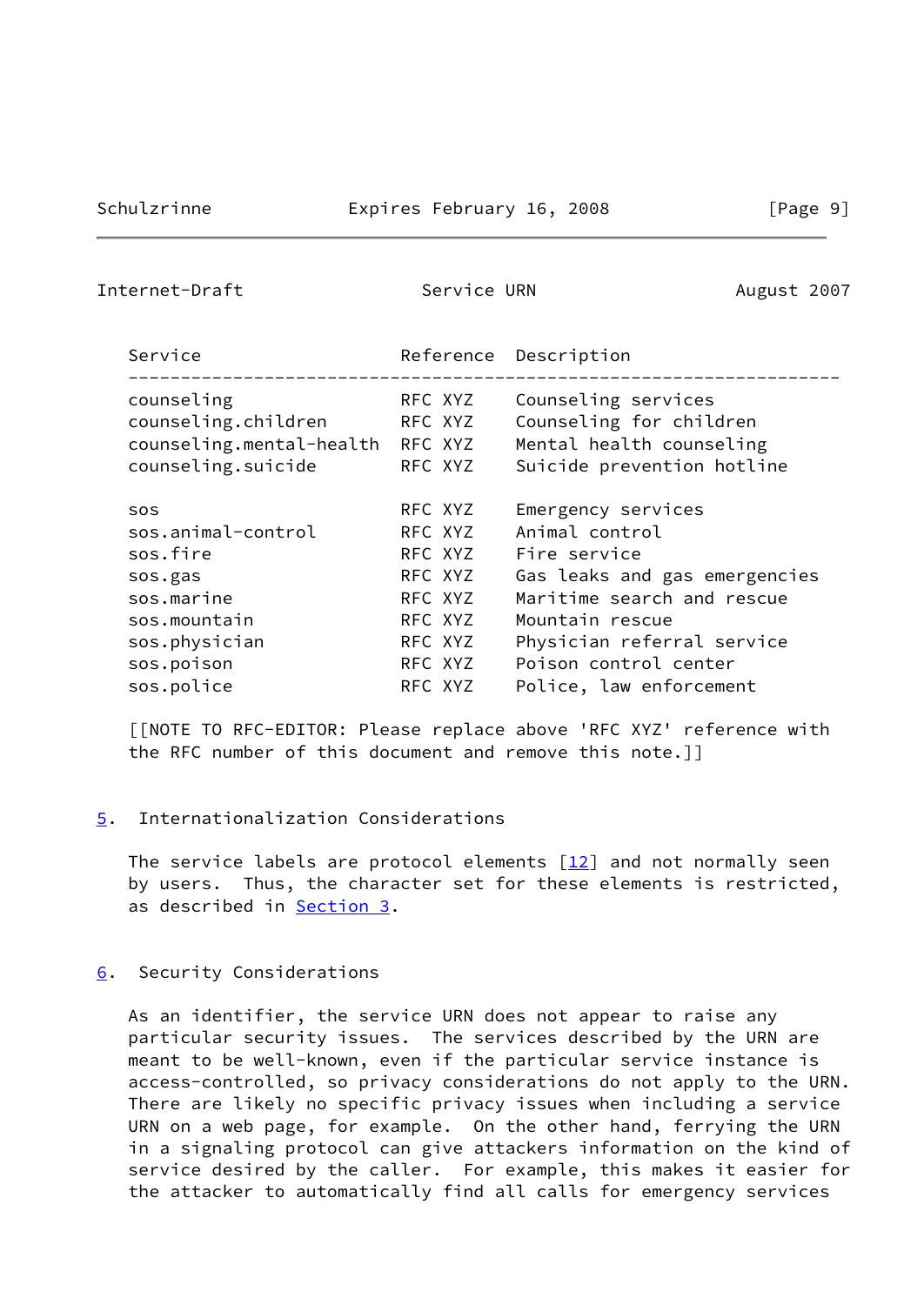or directory assistance. Appropriate, protocol-specific security mechanisms need to be implemented for protocols carrying service URNs. The mapping protocol needs to address a number of threats, as detailed in [\[19\]](#page-12-11). That document also discusses the security considerations related to the use of the service URN for emergency services.

## <span id="page-11-0"></span>[7](#page-11-0). References

| Schulzrinne | Expires February 16, 2008 |  | [Page 10] |  |
|-------------|---------------------------|--|-----------|--|
|             |                           |  |           |  |

<span id="page-11-1"></span>Internet-Draft Service URN August 2007

## <span id="page-11-2"></span>[7.1](#page-11-2). Normative References

- <span id="page-11-6"></span>[1] Braden, R., "Requirements for Internet Hosts - Application and Support", STD 3, [RFC 1123,](https://datatracker.ietf.org/doc/pdf/rfc1123) October 1989.
- <span id="page-11-5"></span> [2] Bradner, S., "Key words for use in RFCs to Indicate Requirement Levels", **[BCP 14](https://datatracker.ietf.org/doc/pdf/bcp14), RFC 2119**, March 1997.
- <span id="page-11-10"></span> [3] Narten, T. and H. Alvestrand, "Guidelines for Writing an IANA Considerations Section in RFCs", [BCP 26](https://datatracker.ietf.org/doc/pdf/bcp26), [RFC 2434,](https://datatracker.ietf.org/doc/pdf/rfc2434) October 1998.
- <span id="page-11-4"></span> [4] Rosenberg, J., Schulzrinne, H., Camarillo, G., Johnston, A., Peterson, J., Sparks, R., Handley, M., and E. Schooler, "SIP: Session Initiation Protocol", [RFC 3261,](https://datatracker.ietf.org/doc/pdf/rfc3261) June 2002.
- <span id="page-11-7"></span> [5] Daigle, L. and A. Newton, "Domain-Based Application Service Location Using SRV RRs and the Dynamic Delegation Discovery Service (DDDS)", [RFC 3958,](https://datatracker.ietf.org/doc/pdf/rfc3958) January 2005.
- <span id="page-11-8"></span> [6] Crocker, D., Ed. and P. Overell, "Augmented BNF for Syntax Specifications: ABNF", [RFC 4234](https://datatracker.ietf.org/doc/pdf/rfc4234), October 2005.
- <span id="page-11-12"></span><span id="page-11-11"></span><span id="page-11-9"></span><span id="page-11-3"></span>[7.2](#page-11-3). Informative References
	- [7] Crocker, D., "MAILBOX NAMES FOR COMMON SERVICES, ROLES AND FUNCTIONS", [RFC 2142](https://datatracker.ietf.org/doc/pdf/rfc2142), May 1997.
	- [8] Resnick, P., "Internet Message Format", [RFC 2822](https://datatracker.ietf.org/doc/pdf/rfc2822), April 2001.
	- [9] Mealling, M., "The Network Solutions Personal Internet Name (PIN): A URN Namespace for People and Organizations", [RFC 3043,](https://datatracker.ietf.org/doc/pdf/rfc3043)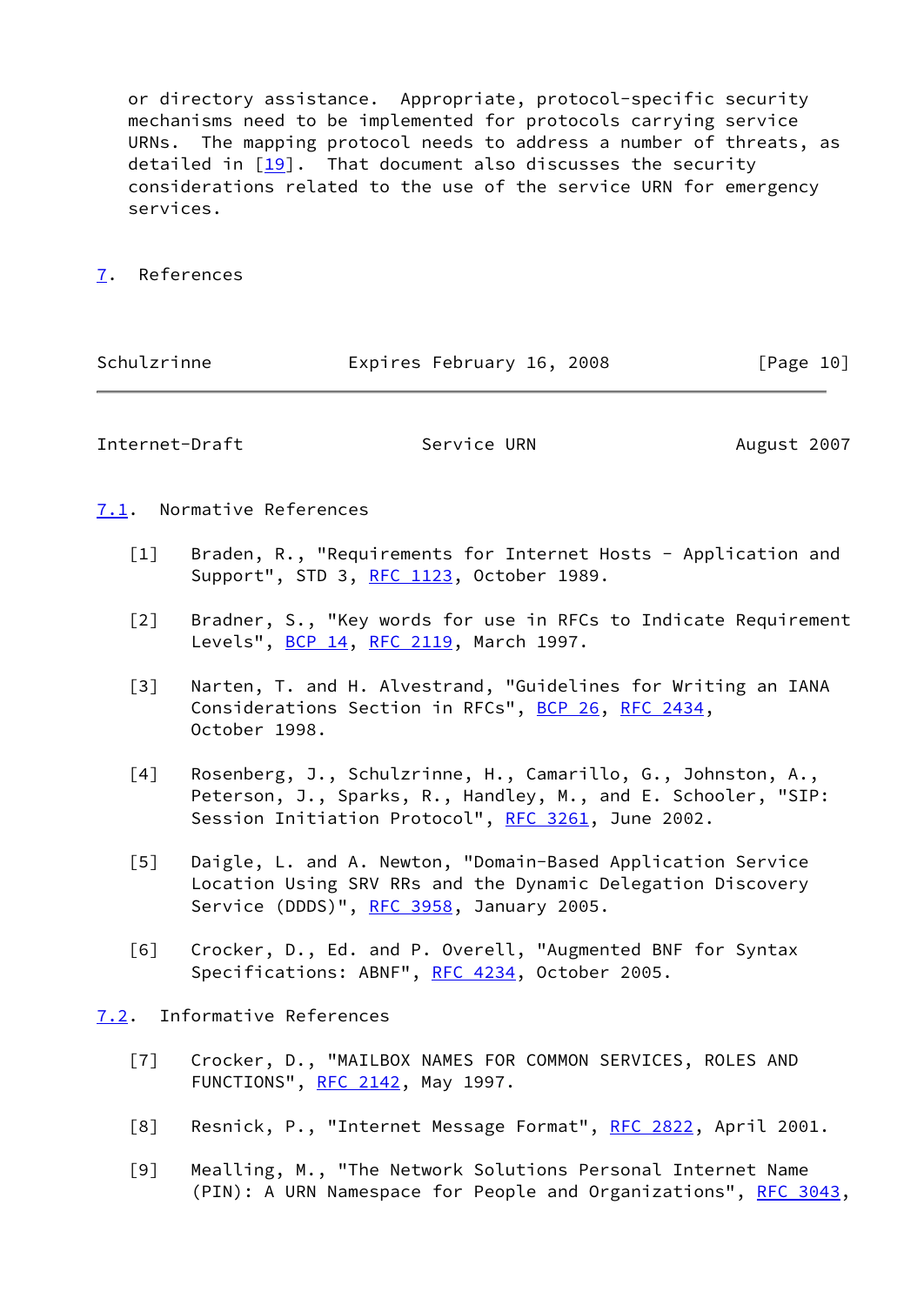January 2001.

- <span id="page-12-4"></span>[10] Rozenfeld, S., "Using The ISSN (International Serial Standard Number) as URN (Uniform Resource Names) within an ISSN-URN Namespace", [RFC 3044](https://datatracker.ietf.org/doc/pdf/rfc3044), January 2001.
- <span id="page-12-5"></span>[11] Hakala, J. and H. Walravens, "Using International Standard Book Numbers as Uniform Resource Names", [RFC 3187](https://datatracker.ietf.org/doc/pdf/rfc3187), October 2001.
- <span id="page-12-10"></span>[12] Hoffman, P., "Terminology Used in Internationalization in the IETF", [RFC 3536](https://datatracker.ietf.org/doc/pdf/rfc3536), May 2003.
- <span id="page-12-3"></span> [13] Daigle, L., van Gulik, D., Iannella, R., and P. Faltstrom, "Uniform Resource Names (URN) Namespace Definition Mechanisms", [BCP 66](https://datatracker.ietf.org/doc/pdf/bcp66), [RFC 3406](https://datatracker.ietf.org/doc/pdf/rfc3406), October 2002.

| Schulzrinne | Expires February 16, 2008 | [Page 11] |
|-------------|---------------------------|-----------|
|             |                           |           |

<span id="page-12-0"></span>Internet-Draft Service URN August 2007

- <span id="page-12-9"></span>[14] Schulzrinne, H., "The tel URI for Telephone Numbers", [RFC 3966,](https://datatracker.ietf.org/doc/pdf/rfc3966) December 2004.
- <span id="page-12-8"></span>[15] Tesink, K. and R. Fox, "A Uniform Resource Name (URN) Namespace for the Common Language Equipment Identifier (CLEI) Code", [RFC 4152](https://datatracker.ietf.org/doc/pdf/rfc4152), August 2005.
- <span id="page-12-6"></span> [16] Kang, S., "Using Universal Content Identifier (UCI) as Uniform Resource Names (URN)", [RFC 4179](https://datatracker.ietf.org/doc/pdf/rfc4179), October 2005.
- <span id="page-12-7"></span>[17] Kameyama, W., "A Uniform Resource Name (URN) Namespace for the TV-Anytime Forum", [RFC 4195](https://datatracker.ietf.org/doc/pdf/rfc4195), October 2005.
- <span id="page-12-1"></span>[18] Hardie, T., "LoST: A Location-to-Service Translation Protocol", [draft-ietf-ecrit-lost-06](https://datatracker.ietf.org/doc/pdf/draft-ietf-ecrit-lost-06) (work in progress), August 2007.
- <span id="page-12-11"></span> [19] Taylor, T., "Security Threats and Requirements for Emergency Call Marking and Mapping", [draft-ietf-ecrit-security-threats-04](https://datatracker.ietf.org/doc/pdf/draft-ietf-ecrit-security-threats-04) (work in progress), April 2007.
- <span id="page-12-2"></span> [20] Schulzrinne, H. and R. Marshall, "Requirements for Emergency Context Resolution with Internet Technologies", [draft-ietf-ecrit-requirements-13](https://datatracker.ietf.org/doc/pdf/draft-ietf-ecrit-requirements-13) (work in progress), March 2007.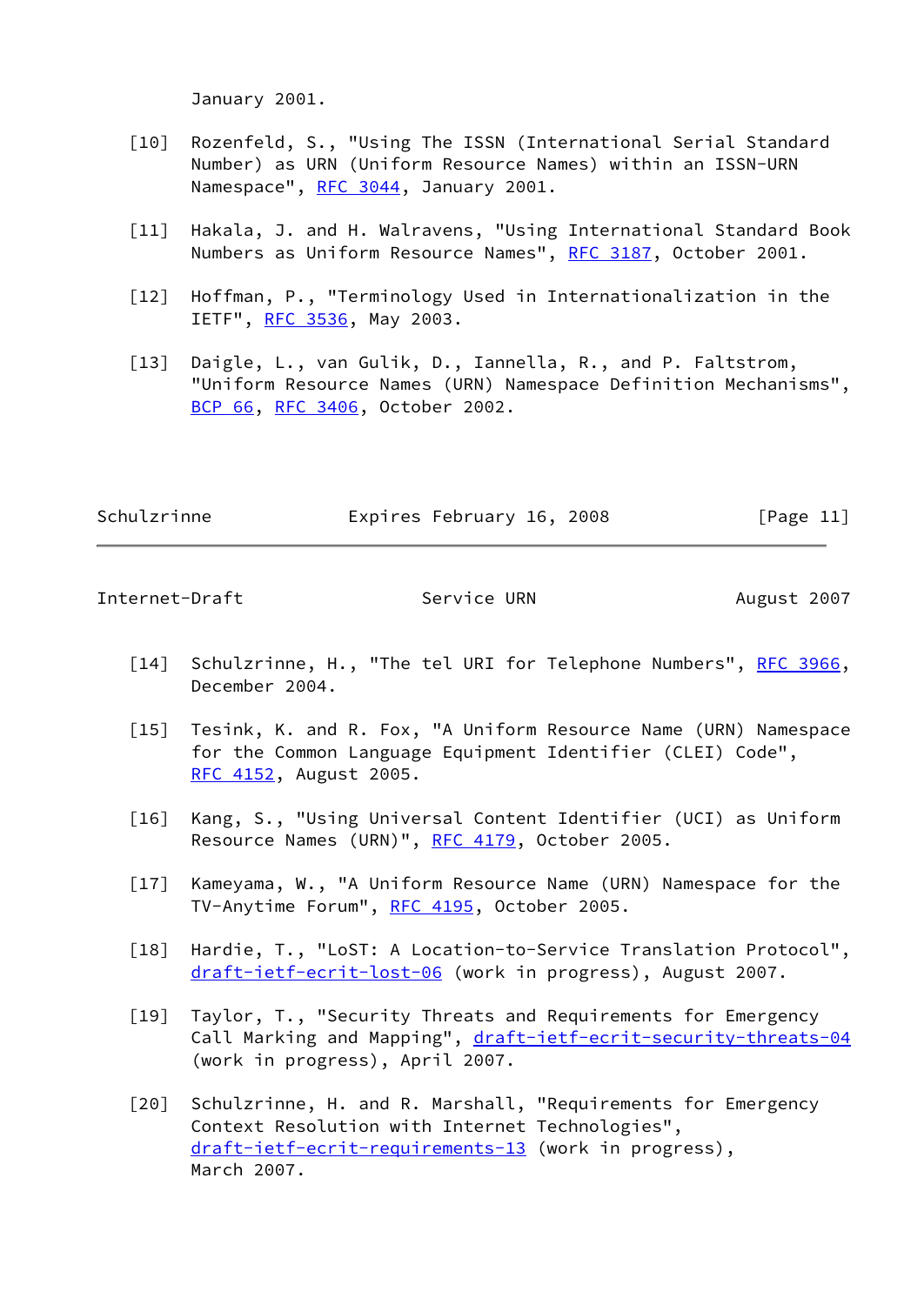#### <span id="page-13-0"></span>[Appendix A.](#page-13-0) Alternative Approaches Considered

 The discussions of ways to identify emergency calls has yielded a number of proposals. Since these are occasionally brought up during discussions, we briefly summarize why this document chose not to pursue these solutions.

tel:NNN; context=+C This approach uses tel URIs  $[14]$ . Here, NNN is the national emergency number, where the country is identified by the context C. This approach is easy for user agents to implement, but hard for proxies and other SIP elements to recognize, as it would have to know about all number-context combinations in the world and track occasional changes. In addition, many of these numbers are being used for other services. For example, the emergency number in Paraguay (00) is also used to call the international operator in the United States. As another example, A number of countries, such as Italy, use 118 as an emergency number, but it also connects to directory assistance in Finland.

Schulzrinne **Expires February 16, 2008** [Page 12]

<span id="page-13-1"></span>Internet-Draft Service URN August 2007

- tel:sos This solution avoids name conflicts, but is not a valid "tel"  $\lceil \frac{14}{14} \rceil$  URI. It also only works if every outbound proxy knows how to route requests to a proxy that can reach emergency services since tel URIs. The SIP URI proposed here only requires a user's home domain to be appropriately configured.
- sip:sos@domain Earlier work had defined a special user identifier, sos, within the caller's home domain in a SIP URI, for example, sip:sos@example.com. Such a user identifier follows the convention of [RFC 2142](https://datatracker.ietf.org/doc/pdf/rfc2142) [[7\]](#page-11-11) and the "postmaster" convention documented in [RFC 2822](https://datatracker.ietf.org/doc/pdf/rfc2822)  $[8]$  $[8]$ . This approach had the advantage that dial plans in existing user agents could probably be converted to generate such a URI and that only the home proxy for the domain has to understand the user naming convention. However, it overloads the user part of the URI with specific semantics rather than being opaque, makes routing by the outbound proxy a special case that does not conform to normal SIP request-URI handling rules and is SIP-specific. The mechanism also does not extend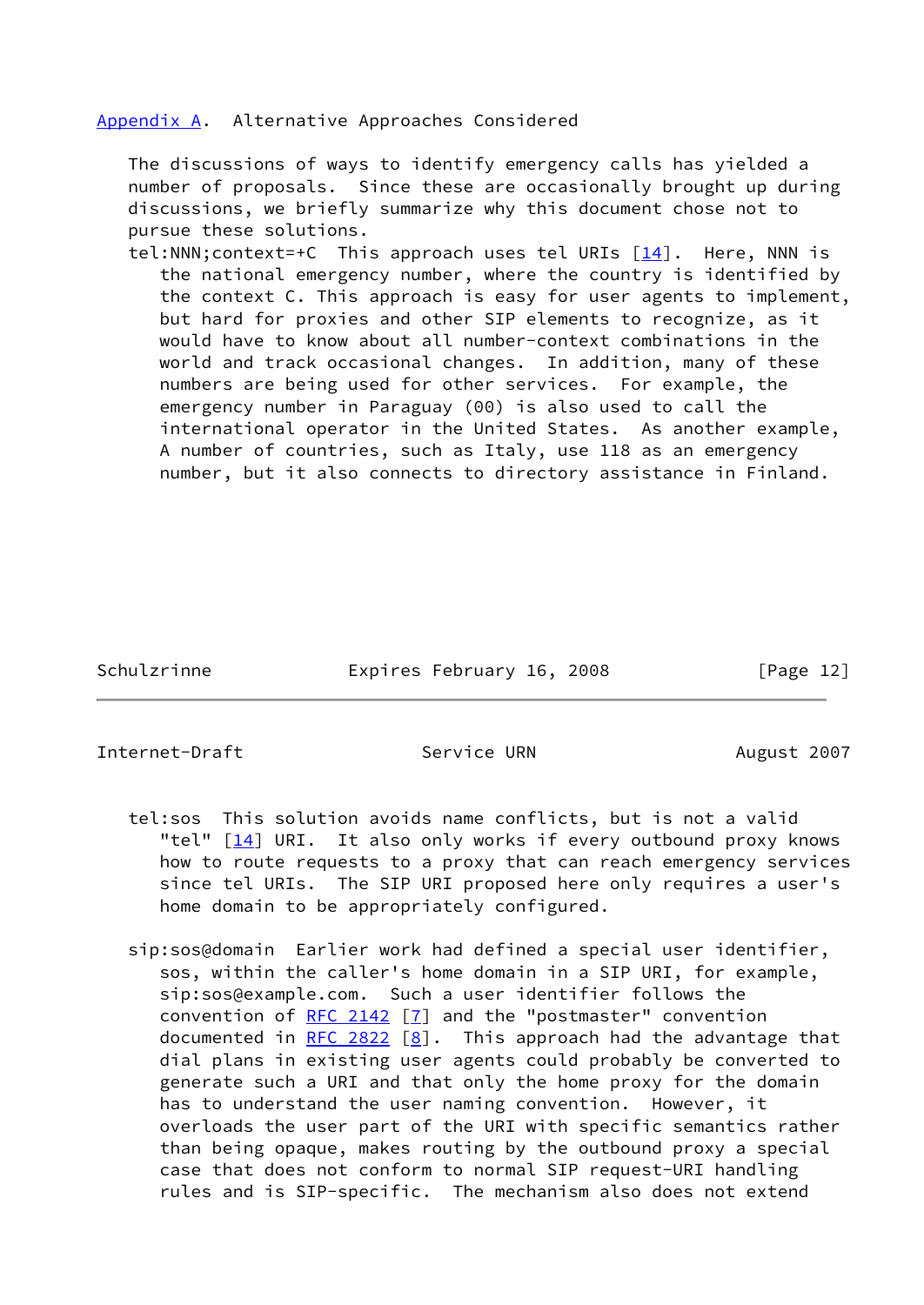readily to other services.

- SIP URI user parameter: One could create a special URI, such as "aor-domain;user=sos". This avoids the name conflict problem, but requires mechanism-aware user agents that are capable of emitting this special URI. Also, the 'user' parameter is meant to describe the format of the user part of the SIP URI, which this usage does not do. Adding other parameters still leaves unclear what, if any, conventions should be used for the user and domain part of the URL. Neither solution is likely to be backward-compatible with existing clients.
- Special domain: A special domain, such as "sip:fire@sos.int" could be used to identify emergency calls. This has similar properties as the "tel:sos" URI, except that it is indeed a valid URI. To make this usable, the special domain would have to be operational and point to an appropriate emergency services proxy. Having a single, if logical, emergency services proxy for the whole world seems to have undesirable scaling and administrative properties.

### <span id="page-14-0"></span>[Appendix B.](#page-14-0) Acknowledgments

 This document is based on discussions with Jonathan Rosenberg and benefited from the comments of Leslie Daigle, Keith Drage, Benja Fallenstein, Paul Kyzivat, Andrew Newton, Brian Rosen, Jonathan Rosenberg, Martin Thomson and Hannes Tschofenig.

Schulzrinne Expires February 16, 2008 [Page 13]

<span id="page-14-1"></span>

| Internet-Draft                 | Service URN | August 2007 |
|--------------------------------|-------------|-------------|
| Author's Address               |             |             |
| Henning Schulzrinne            |             |             |
| Columbia University            |             |             |
| Department of Computer Science |             |             |
| 450 Computer Science Building  |             |             |
| New York, NY 10027             |             |             |
| US                             |             |             |
|                                |             |             |

 Phone: +1 212 939 7004 Email: hgs+ecrit@cs.columbia.edu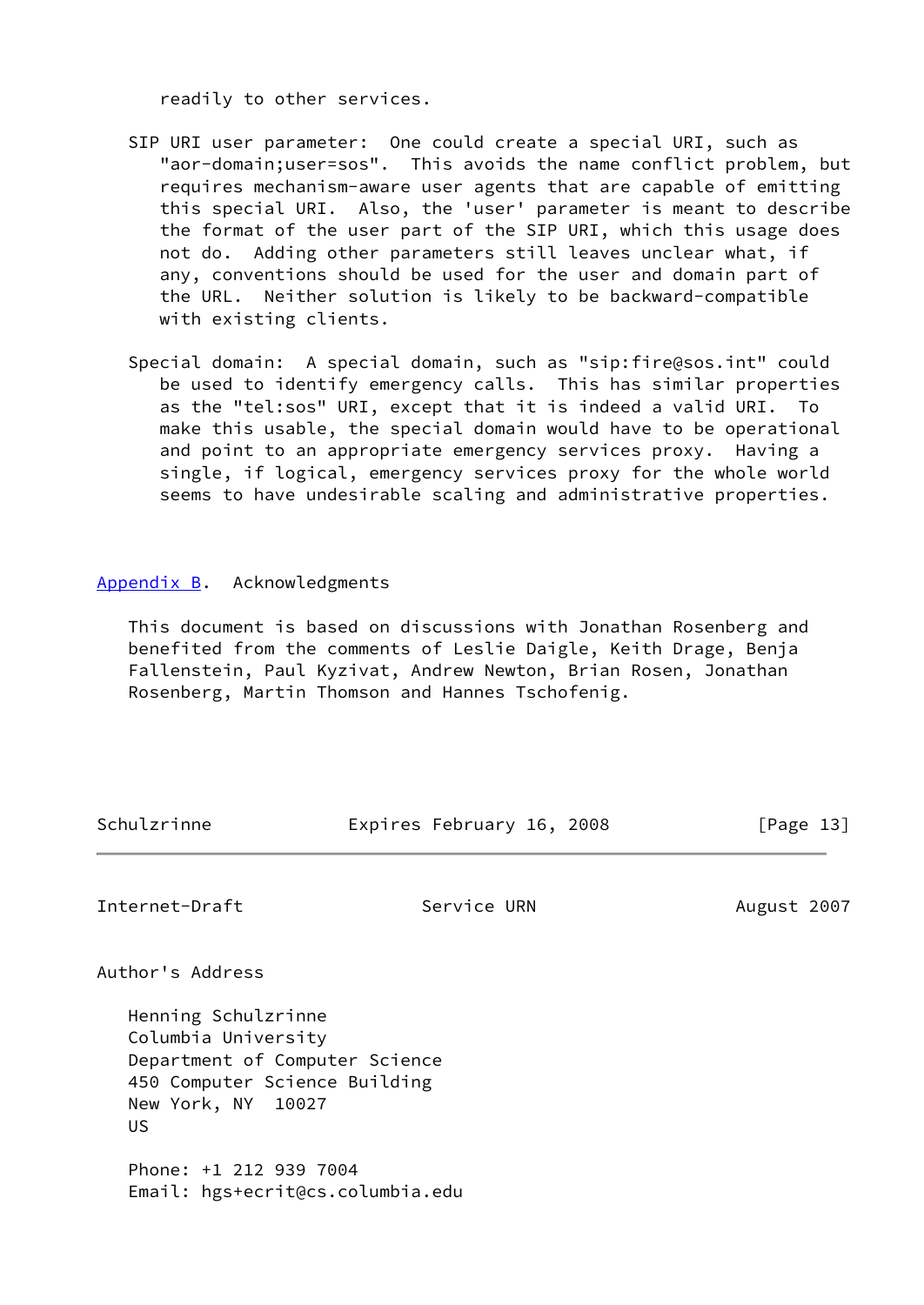URI: <http://www.cs.columbia.edu>

<span id="page-15-0"></span>

| Schulzrinne              | Expires February 16, 2008            | [Page 14]   |
|--------------------------|--------------------------------------|-------------|
| Internet-Draft           | Service URN                          | August 2007 |
| Full Copyright Statement |                                      |             |
|                          | Copyright (C) The IETF Trust (2007). |             |